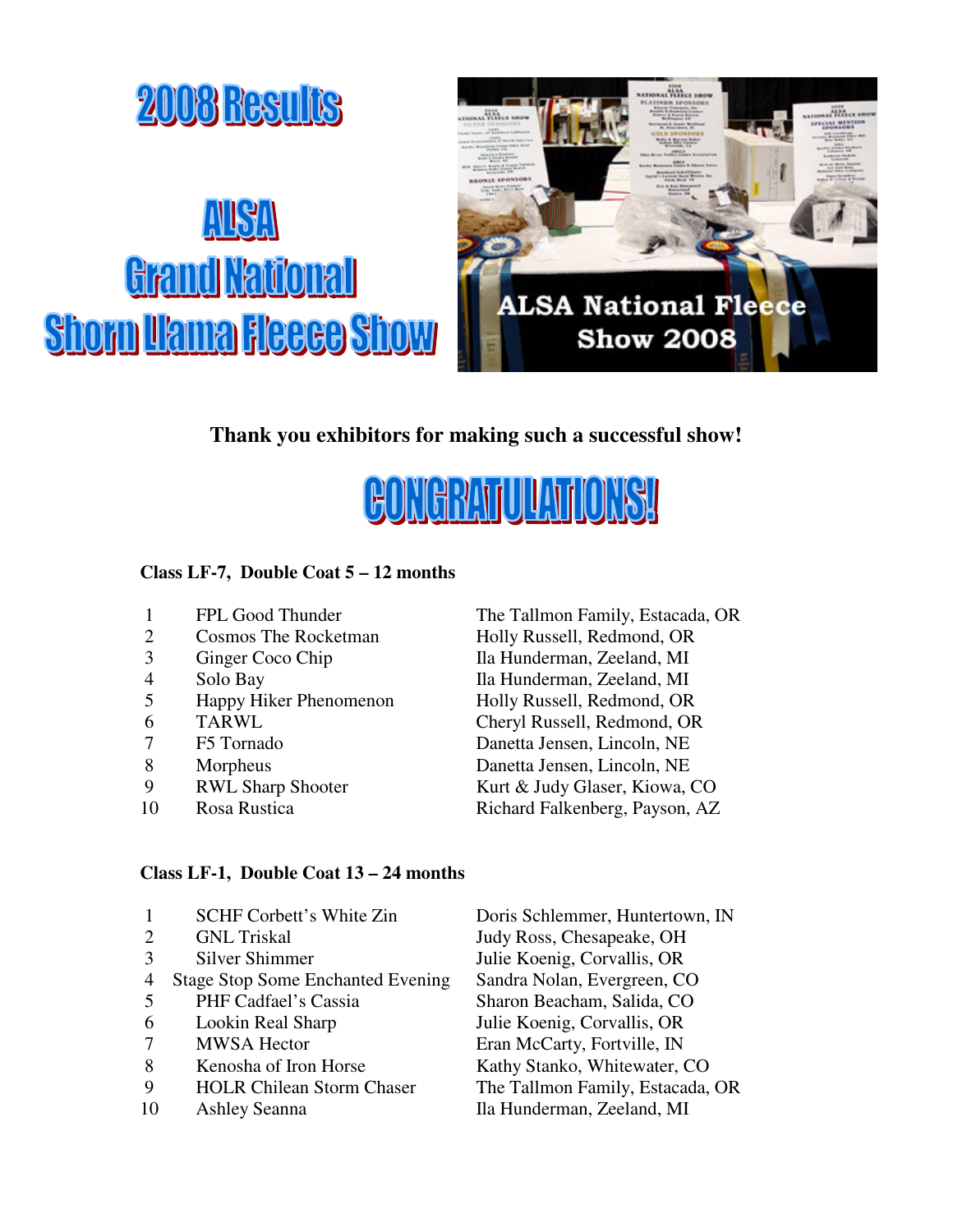#### **Class LF-2, Double Coat 24 months & over**

|                | Kitty's Declaration         | Doris Schlemmer, Huntertown, IN |
|----------------|-----------------------------|---------------------------------|
| 2              | <b>Chocolate Cream Puff</b> | Julie Koenig, Corvallis, OR     |
|                | Joy's Sawyer                | Joy Bishop Forshey, Wauseon, OH |
| $\overline{4}$ | I'm So Fine                 | Julie Koenig, Corvallis, OR     |
| 5              | It's Destini                | Julie Koenig, Corvallis, OR     |
| 6              | <b>Four Hawks Steeler</b>   | Tabbethia Haubold, Yaphank, NY  |
|                | Double J's Minuette Melody  | Dennielle Hansen, Vacaville, CA |
| 8              | <b>Beautiful Dreamer</b>    | Julie Koenig, Corvallis, OR     |
| 9              | Cadfael's Raphael           | Sharon Beacham, Salida, CO      |
| 10             | Orryan                      | Joy Bishop Forshey, Wauseon, OH |

*Best of Show Double Coat & Grand Champion:* Kitty's Declaration, Doris Schlemmer *Double Coat Reserve Grand Champion:* Chocolate Cream Puff, Julie Koenig **2008 ALSA Grand Natinoal Shorn Llama Fleece Results** 

#### **Class LF-3, Single Coat under 24 months**

| $\mathbf{1}$   | FPL Eskalandra               | The Tallmon Family, Estacada, OR          |
|----------------|------------------------------|-------------------------------------------|
| 2              | The Velvet Hammer            | Kristi Murdock, Toddville, IA             |
| 3              | <b>BHLF</b> Lucas            | Carol Reigh, Birdsboro, PA                |
| $\overline{4}$ | Stobies Medea                | The Tallmon Family, Estacada, OR          |
| 5              | Wild Ridge Unchained Harmony | Kristi Murdock, Toddville, IA             |
| 6              | Sinbad of Pinnacle Peak      | Pamela Tait, Parks, AZ                    |
| $\tau$         | <b>HOLR</b> Anajolie         | The Tallmon Family, Estacada, OR          |
| 8              | Light Hearts White Gold      | John & Jo Leyda, Joy Bishop Forshey       |
| 9              | <b>HOLR Black Jack</b>       | The Tallmon Family, Estacada, OR          |
| 10             | WRL He's Got Spots           | Diane D'Angelo/Rick Neal, Clarksville, OH |

#### **Class LF-4, Single Coat 24 months & over**

| $\overline{1}$ | Chilean Carlos Antonio<br>Hi Hopes | The Tallmon Family, Estacada, OR<br>Julie Koenig, Corvallis, OR |
|----------------|------------------------------------|-----------------------------------------------------------------|
| 3              | <b>PNE's Black Russian</b>         | Pat Blank, Corsicana, TX                                        |
| 4              | CG's Sugar Daddy                   | Sergio & Leeanne Perezcano, LaHabra Hts, CA                     |

#### *Best of Show Single Coat & Grand Champion: FPL Eskalandra, The Tallmon Family Single Coat Reserve Grand Champion: The Velvet Hammer, Kristi Murdock*